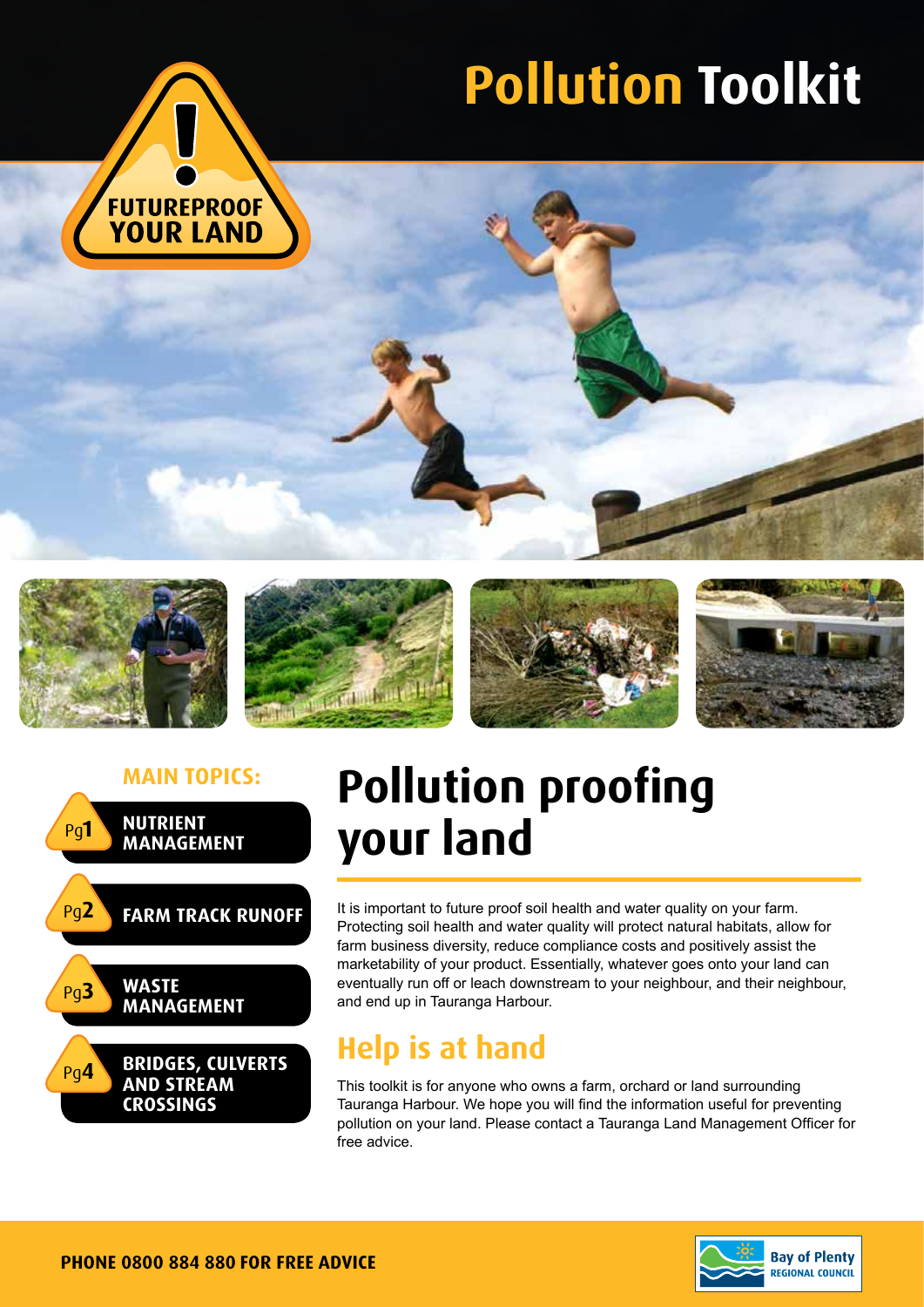## **Nutrient management**

Nutrients are necessary to look after grass and plant health and improve horticultural and agricultural production. Applying too much nutrient, or fertiliser, beyond the ability of your pasture or crop to absorb it, allows it to leach into groundwater and other water receiving waterbodies. This is a waste of fertiliser, costs you more money and causes problems for our environment.

### **Effluent management**

Farm dairy effluent mainly comprises dung, urine, udder washwater, milking plant washwater and milk spillages. It contains valuable nutrients such as N, P, K, S and trace elements and adds organic matter to the soil, increasing earthworm activity. However, effluent is also an environmental risk due to the nutrients and disease causing bugs it contains. Untreated effluent entering waterways or groundwater can have a detrimental effect on human health and water quality.

### **To protect your soil and water quality:**

#### **PLAN FOR THESE**

- Create buffer zones around waterways which are no-go zones for fertiliser and effluent application and establish planted strips to intercept overland flow.
- Have two soil tests carried out per annum and monitor these to detect trends that will help identify annual nutrient requirements. Significant money can be saved if you know exactly what your pasture or crop nutrient requirements are.
- Smaller fertiliser applications at regular intervals are better than large applications at greater intervals.
- Ensure you have adequate storage for dairy effluent to allow for wet weather or machinery failure.
- Regularly check your applicator system for signs of wear and tear and immediately repair faults.
- Staff training on effluent management and fertiliser application in accordance with industry sector guides and advice.

#### **MAKE USE OF THESE**

- Use an accredited effluent professional to design your system and supervise the installation.
- Make full use of the wide range of fertiliser options to find one to suit your particular needs and your budget.



*Photo: Water quality tester.*

- Low application systems decrease the likelihood of effluent surface ponding and runoff and provide greater flexibility when conditions are wet.
- Bay of Plenty Regional Council advice on rules for dairy effluent discharge.
- Industry sector guides and advice.
- Nutrient management plan development and advice.

#### **AVOID THESE**

- Applying fertiliser when plant growth is insufficient to uptake nutrients; pasture should be 25mm high and soil temperature above 5 degrees.
- Applying fertiliser if significant rainfall is forecast (>20mm).
- Fertiliser storage or handling sites within 50m of open water.
- Allowing hazardous substance to enter stormwater systems.

Remember, effluent must never enter our Tauranga Harbour and lakes, estuaries, streams and rivers. Develop a sound contingency plan for yourself to reduce stress, avoid pollution and ensure you comply with your consent at all times. We are only too glad to help.



### **Resources**

*New Zealand Landcare Trust - Kaimai Project: www.landcare.org.nz/Reginal-Focus/Hamilton-Tauranga-Offices/Kaimai-Catchments-Project*

*Managing dairy farm effluent: www.boprc.govt.nz/ media/126749/a\_guide\_to\_managing\_dairy\_farm\_ effluent\_-\_bay\_of\_plenty.pdf*

*Caring for your harbour: www.boprc.govt.nz/environment/ coast/tauranga-harbour/caring-for-your-harbour/*



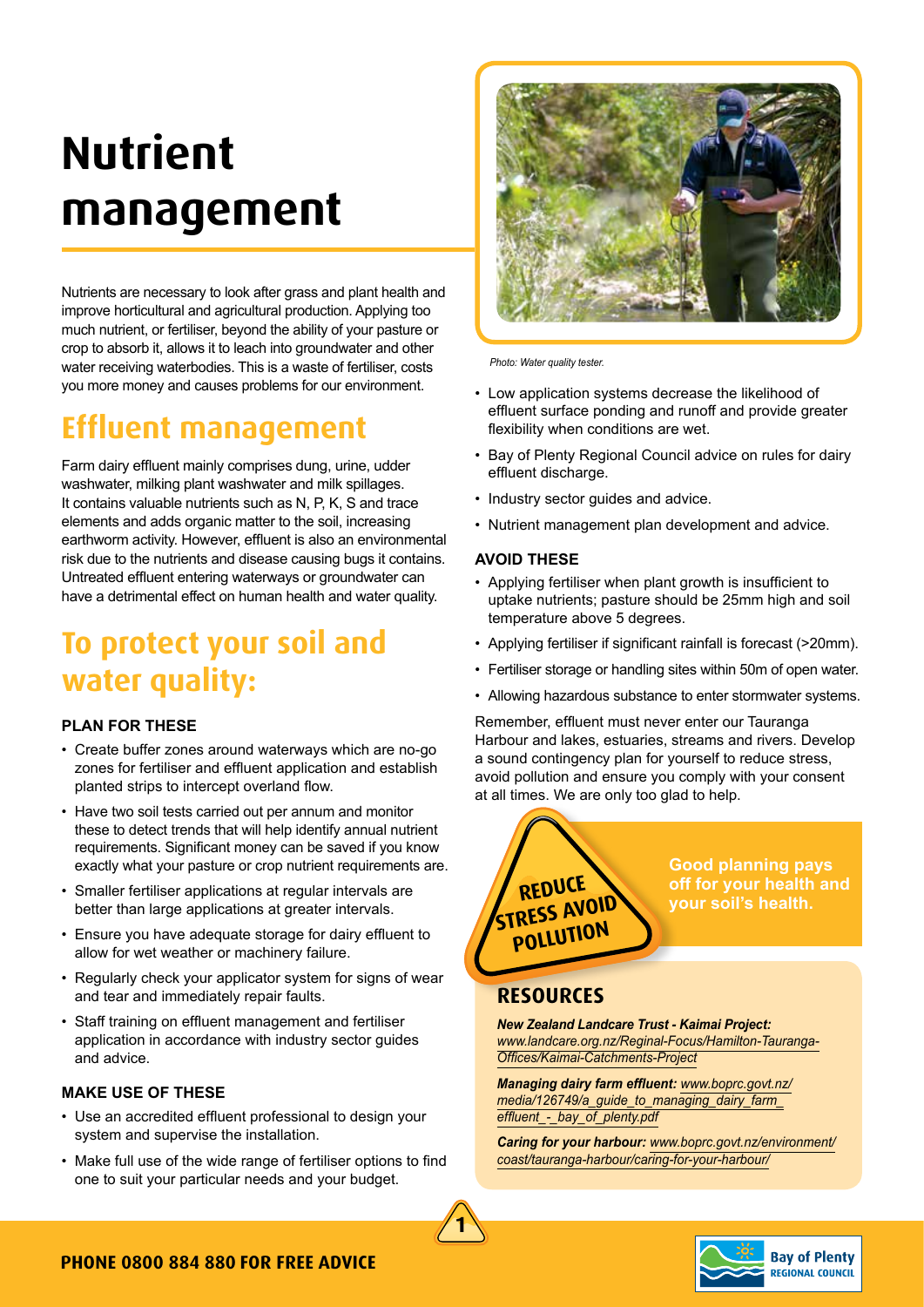## **Farm track runoff**

### **Keeping your water clean**

When stormwater runs off farm tracks it collects effluent and sediment that can become contaminants should they find their way into our local waterways – our rivers, streams, and Tauranga Harbour. Sedimentation has a detrimental impact by modifying streambed habitat for native fish (less food), decreasing the water holding capacity of waterways (more flooding), and by smothering kaimoana in the harbour. Excess nutrients in waterways encourage unwanted algae growth.

### **Planning & designing tracks**

It is important to design and build a track to do the job required for your type of property. For example, some properties need good access for general machinery like tractors, feed wagons, light farm transport, stock and fertiliser trucks.

Do you have a stream or wetland area crossing you need to plan your design around?

A proper maintenance regime will mean your farm track will provide good access indefinitely. On the other hand a poorly located and/or poorly constructed track will often be severely damaged by heavy rain. Using a reputable earthworks contractor to construct or maintain a track is a worthwhile investment in both time and money.

#### **PLAN FOR THESE**

- Manage water control from the top of the track and work down to select sites for cut-offs and culverts.
- Ensure stream approaches are as flat as possible.
- A minimum culvert size of 300mm with headwall (seek technical advice on correct size of culvert pipes).
- Time your track construction to avoid wet periods that hamper construction and the compaction of fill. Carry out earthworks in mid to late summer and complete in time for autumn oversowing of bare areas.



*Photo: A farm track with humped water control cut-offs to divert flow off the track to grassed areas.*

- Obtain resource consent if the proposed track crosses a slope of 25 degrees or more; crosses an Erosion Hazard Zone; disturbs a wetland; or involves a cut of  $2000m<sup>3</sup>$  or more.
- Move as little soil as possible to reduce erosion risks and construction costs.
- Annual track maintenance, even if is just clearing water tables (track stormwater drains) and unblocking culverts and cutoffs.

**avoid water contamination**

**2**

**Divert track runoff away from stream or wetland crossings to avoid water contamination and pollution.**

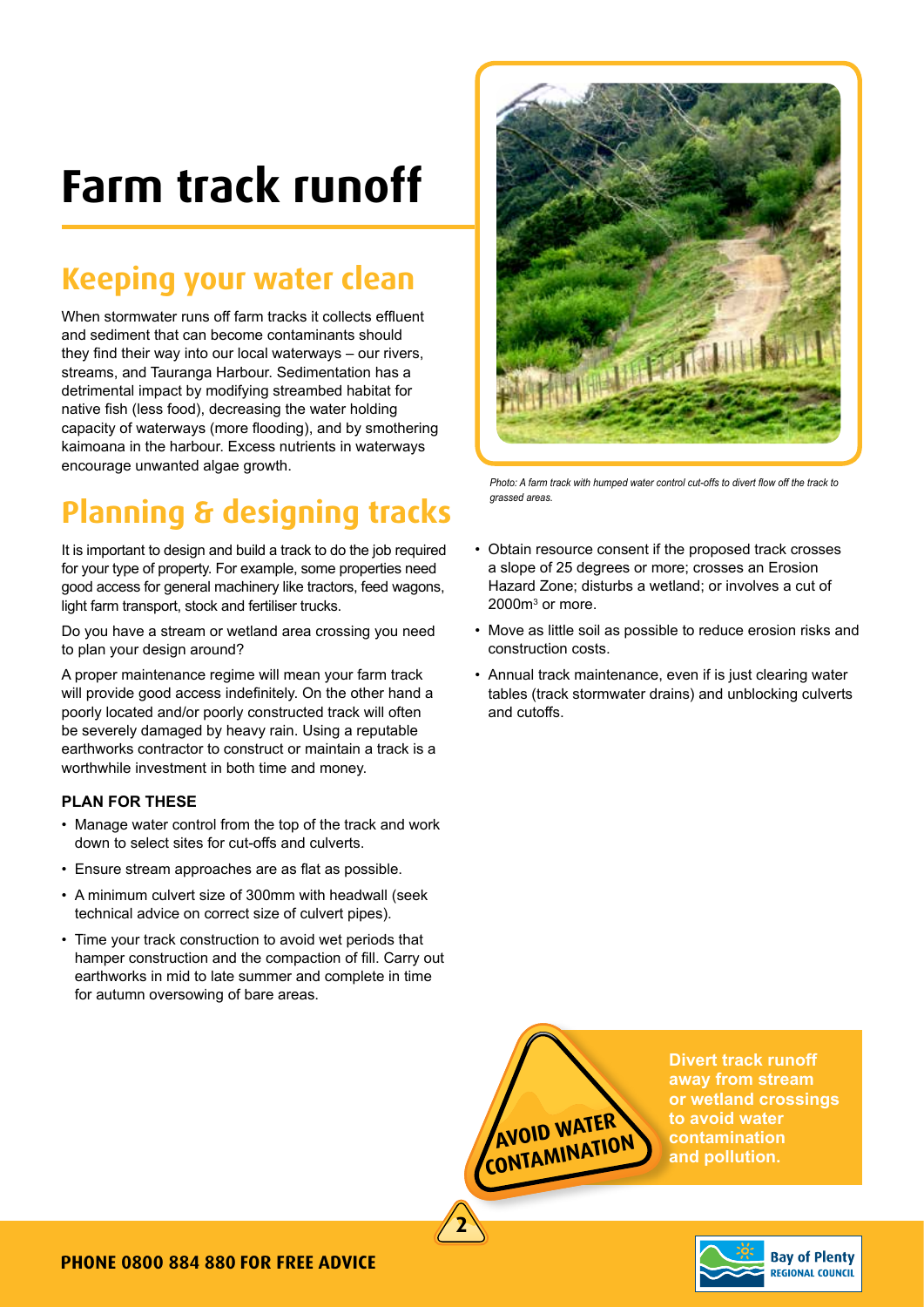## **Waste management**

Just like any business, farms and orchards create rubbish that needs to be managed. Disposing of rubbish is an ongoing problem on most farms in the region. The disposal of dead animals, the open burning of dry, untreated wood, cardboard and paper and the disposal of residual waste in farm dumps, are strictly controlled activities under regional and district council rules. Regional rules control discharges to air, land and water including the discharge of smoke, ash, odour, and other harmful pollutants. Local rules cover issues relating to land use such as general nuisance, pest control, vibration, vehicle movements, and regulation of construction activities. Many waste materials are recyclable and this is preferable to burning or dumping.

#### **PLAN FOR THESE**

- Have a Waste Minimisation Plan to reduce, reuse and recycle.
- Where possible buy products (e.g. Agrichemicals) from companies that are part of a Product Stewardship scheme so their safe disposal is covered once purchased.
- Proper storage and handling practises which will help to prevent spills.
- There are safety and decommissioning requirements for dump sites that must be complied with.

#### **MAKE USE OF THESE**

- Bay of Plenty Regional Council advice on rules for farm dumps, offal pits and burning.
- Smoke sense information leaflet.
- Bay of Plenty Waste and Recycling directory www.recycle.boprc.govt.nz
- The Waste Exchange www.nothrow.co.nz
- Agrecovery www.agrecovery.co.nz
- Plasbak www.plasback.co.nz
- Carbon Recovery www.carbonrecovery.co.nz

#### **AVOID THESE**

• Dump sites, offal holes and silage pits within 50m of a bore, river, lake, wetland or coastal marine area or within areas that flood or are at risk of eroding. Areas with a ground water level less than 2m below the base of the dump, offal hole or pit are not permitted sites.



*Photo: A farm dump located at the head of a dry gully.*

- Dumping of liquid waste.
- Dumping of hazardous, toxic and/or potentially toxic waste. This includes hazardous substances and their containers, petroleum hydrocarbons (including oils, fuels and their containers, and human sewerage or stock effluent).
- Sediment/dust discharges to water or off the property onto another person's land.



**Talk to a Consents Officer about waste management options.**

#### **Resources**

*Bay of Plenty Waste and Recycling directory: www.recycle.boprc.govt.nz*

*The Waste Exchange: www.nothrow.co.nz*

*Agrecovery: www.agrecovery.co.nz* 

*Plasbak: www.plasback.co.nz*

*Carbon Recovery: www.carbonrecovery.co.nz*



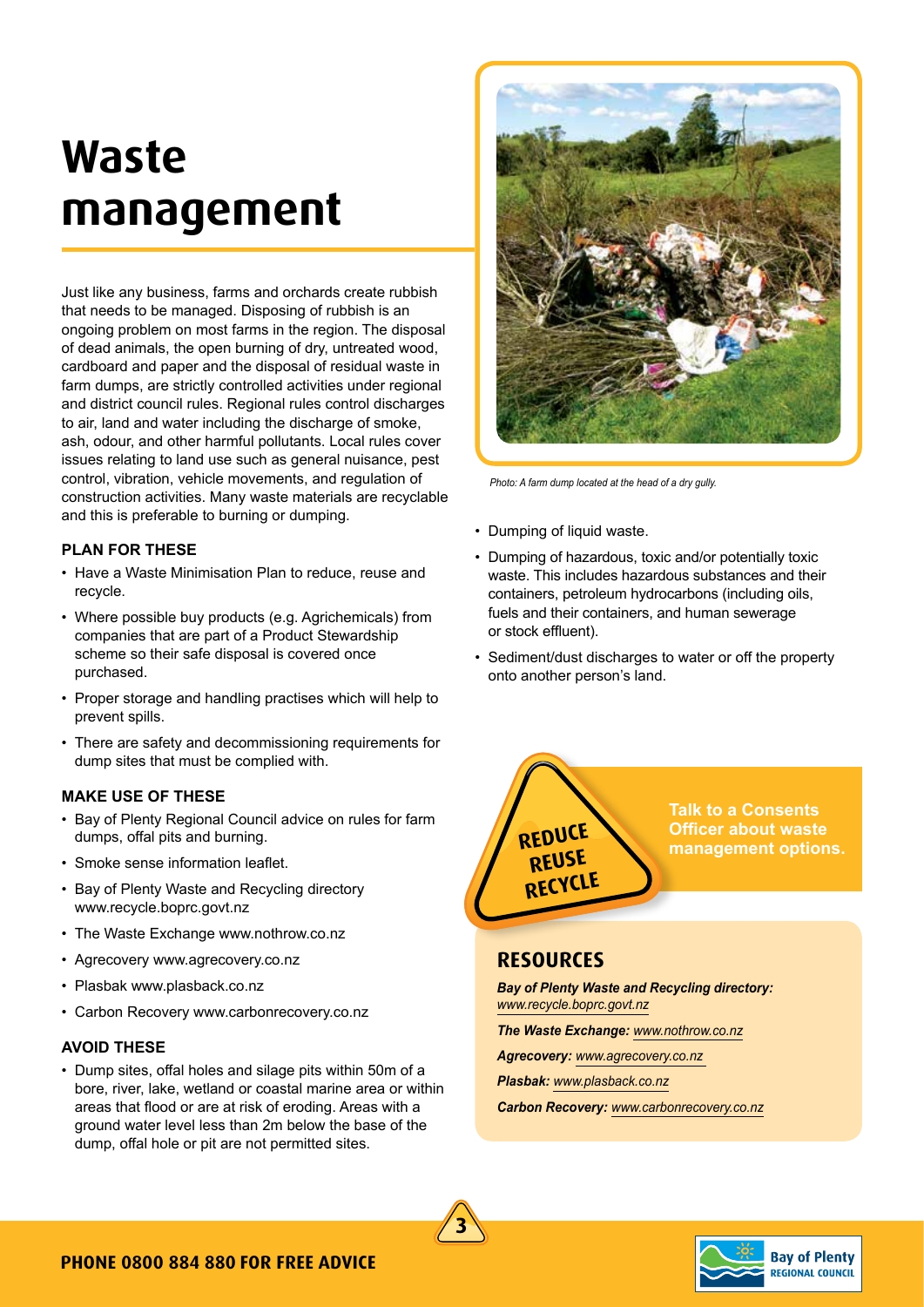## **Bridges, culverts and stream crossings**

### **Getting across**

Inadequate culverts, bridges and stream crossings can be costly and lead to flooding and damage to livestock, crops and property. As well as structural collapse, poor construction can also lead to soil erosion changing water clarity and health.

You can design, install and maintain a small-scale stream crossing as a permitted activity without needing resource consent. The same applies to concrete pads or you can make use of a natural crossing.

There are some standard conditions around constructing crossings to ensure adverse effects are controlled. They are well worth checking out.

### **Key things to consider when designing a stream crossing**

#### **PLAN FOR THESE**

- Crossings within 50 metres of your neighbour requires their written consent.
- Build it outside the fish spawning/migration season.
- Plan your design for a 10-year flood (seek professional engineering advice).
- Stabilise and protect approaches, abutments, inlets and outlets against erosion.
- Remove all unwanted construction material.
- Keep your crossing maintained to avoid flood debris accumulating.

#### **MAKE USE OF THESE**

- Design around the natural land contours of your farm to save you time and money.
- Use the right construction machinery to reduce the impact to the land and to save you money.
- Use sensible construction techniques that have minimal impact on your farm's surroundings.



*Photo: An example of a ford crossing that allows water to safely overtop during high water flows.*

#### **AVOID THESE**

- Altering the natural course of the stream or flood channels.
- Disrupting fish spawning and migration encourage life rather than hinder it.
- Allowing construction material or sediment entering the water, which will change the water's clarity and health.

### **Or, if you want to start thinking about building a bridge**

#### **PLAN FOR THESE**

- Construct foundations parallel to stream flow, to maintain the current flow rather than alter it, which could encourage soil erosion.
- Install runoff controls to protect against erosion.

#### **MAKE USE OF THESE**

- Bridges cause minimal impact on streams, which is good news for your water quality.
- A bridge usually offers continuous access during flooding, so you can keep up farm productivity.
- Bridges do not hinder fish passage, allowing marine life to take its natural course.
- Bridges and culverts can be installed as a permitted activity (conditions apply).

#### **AVOID THESE**

• Ensuring your bridge is anchored securely will prevent your bridge being washed away by floods.



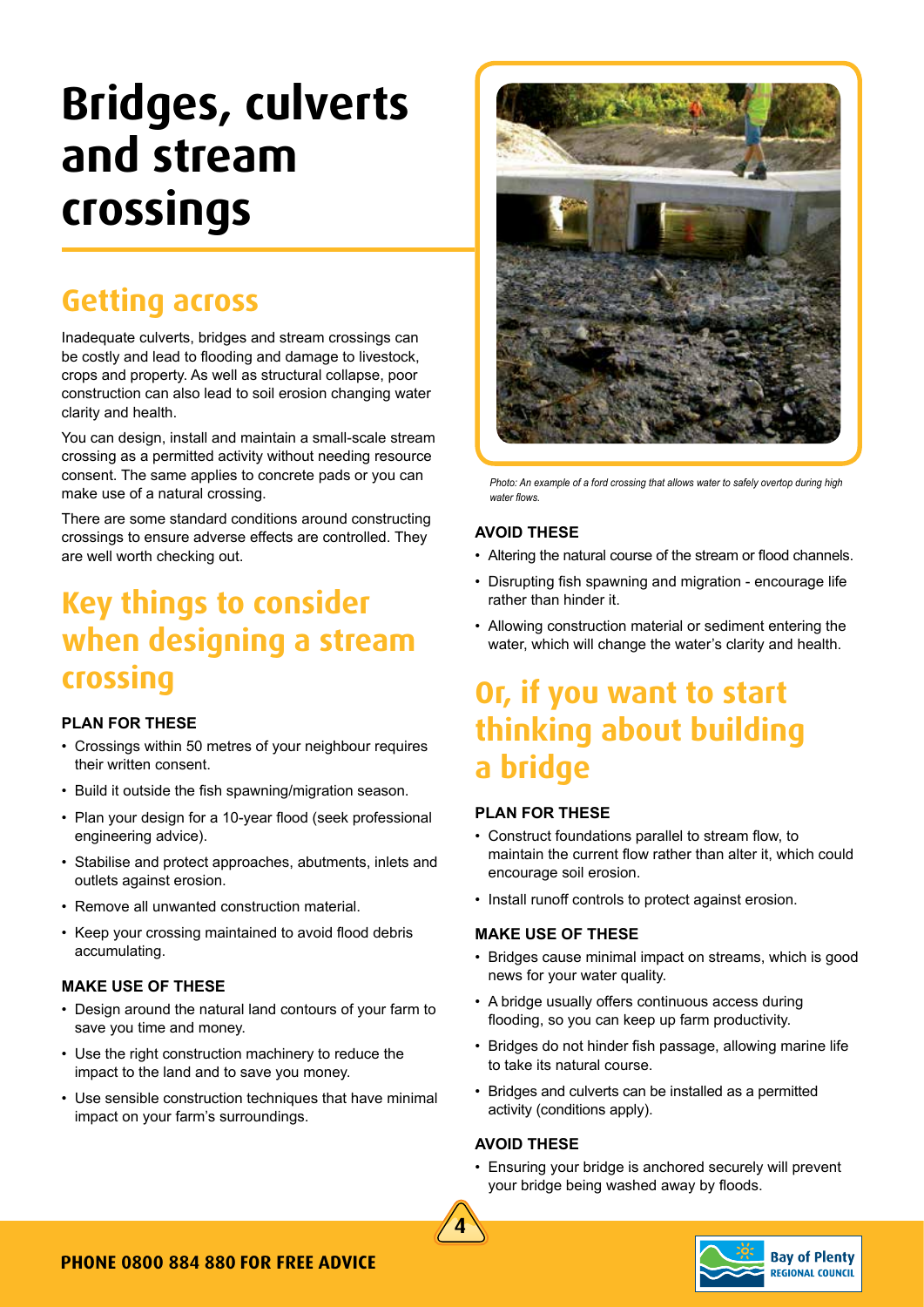### **How about building a culvert crossing?**

#### **PLAN FOR THESE**

- If your culvert is located in channels carrying a high volume of debris they may be susceptible to blockages.
- Incorporate a spillway that will protect your crossing during high water flows.
- Install your culvert on a hard, stable bed.
- Pipes must be large enough to handle the flow produced by a 10-year storm event. A 10-year storm event is a measurement of flood impacts, not necessarily return frequency. Some culverts will require engineering input or resource consent depending on the size of the upstream catchment area.
- Sow grass or legume seed immediately after construction, preferably during autumn, to promote growth and help reinstate the area.
- Design with care to avoid impeding fish passage.

#### **MAKE USE OF THESE**

- Culverts offer high-weight loading capacity, giving good access for your farm machinery.
- Culverts are low maintenance, allowing you to spend more time on other farm work.
- Culvert crossings can be installed as a permitted activity (conditions apply).
- Natural gentle slopes are great for stability.

#### **AVOID THESE**

- Using your culvert as a dam. Overtopping is a serious risk to structural collapse.
- Disturbing the soil. When moving soil, it works out cheaper to use an excavator.
- Wasting soil is unnecessary, so stockpile surplus soil but make sure it is well clear of stream channels.
- Using fill with vegetation and woody slash, car bodies, plastic containers or other refuse.

### **Key things to think about when constructing a ford**

If you have wide shallow streams where a bridge or culvert is too expensive to build, building a ford could be just right for you. Another type of ford is a concrete pad.



*Photo: A well constructed culvert showing good water flow and protection against scouring, using a rock headwall.*

## **Dry fords**

#### **PLAN FOR THESE**

- Disruption during flooding.
- Potential fish passage.

#### **MAKE USE OF THESE**

- High-weight loading capacity to get heavy machinery around easily.
- Sites with a hard ignimbrite base for stability.
- Gravel and soft streams for ease of construction.
- Dry fords can be installed as a permitted activity (conditions apply).

#### **AVOID THESE**

**5**

- Allowing concrete and concrete ingredients to enter the stream.
- Interrupting fish passage.

**ALLOW FOR FISH PASSAGE** **Give a Tauranga Harbour Land Management Officer a call to find out more.**

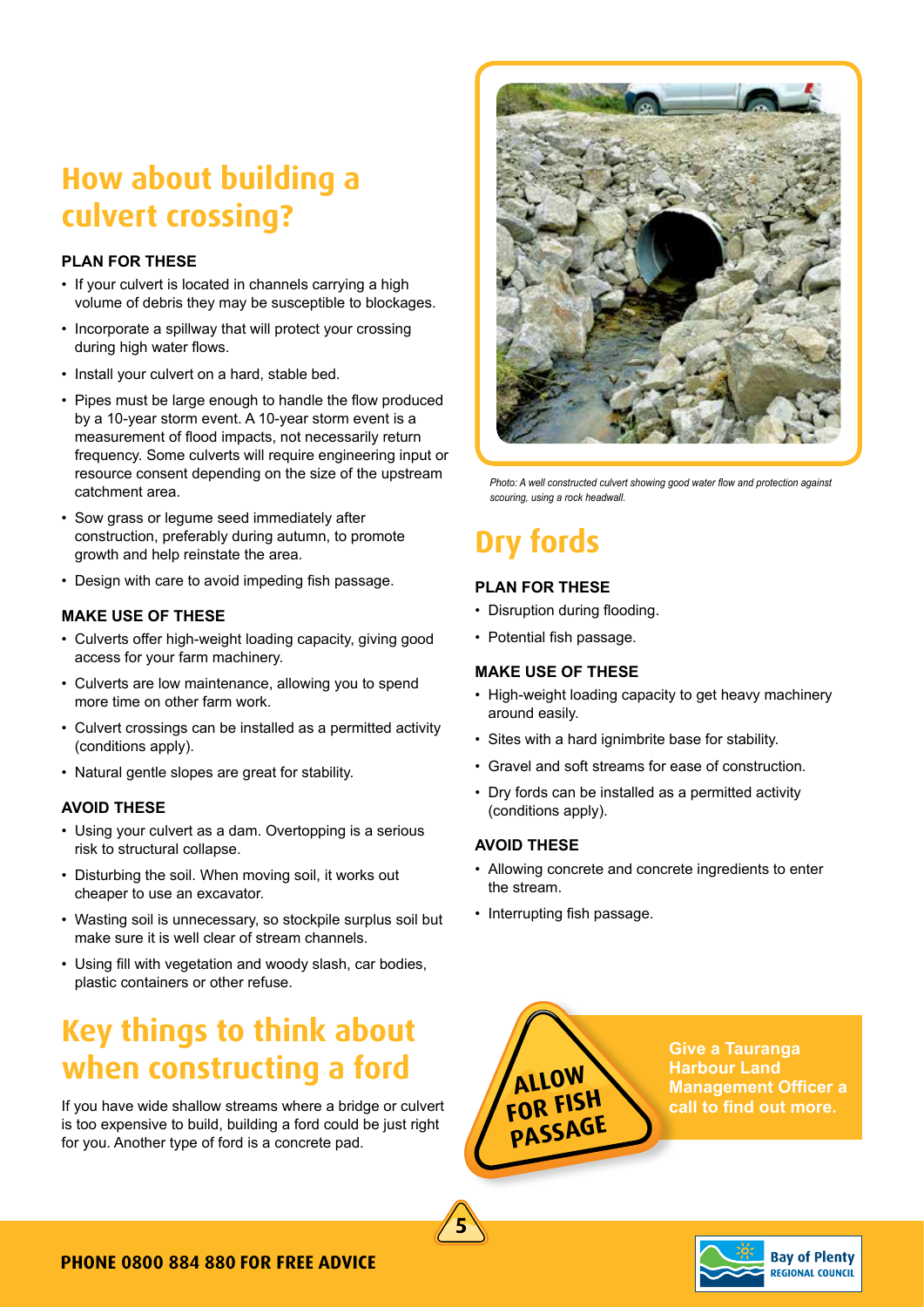### **Wet fords**

#### **MAKE USE OF THESE**

- Sites with a hard ignimbrite base for maximum support.
- Gravel and soft streams.
- A wet ford is a cost-effective option if you can't afford a culvert or bridge.
- Wet fords do not impede stream flow.
- They offer a high weight loading capacity.
- Wet fords can be installed as a permitted activity (conditions apply).

#### **AVOID THESE**

• Water contamination caused by concrete and concrete ingredients from entering the stream.



**Contact us to make use of our pond storage calculator.**

#### **Resources**

*Tauranga Harbour: www.boprc.govt.nz/knowledgecentre/fact-sheets/tauranga-harbour-fact-sheets*

*Pollution Prevention Fact Sheet: www.boprc.govt. nz/knowledge-centre/fact-sheets/pollution-preventionfact-sheets*

*Earthworks Fact Sheet: www.boprc.govt.nz/ knowledge-centre/fact-sheets/earthworks-fact-sheets*